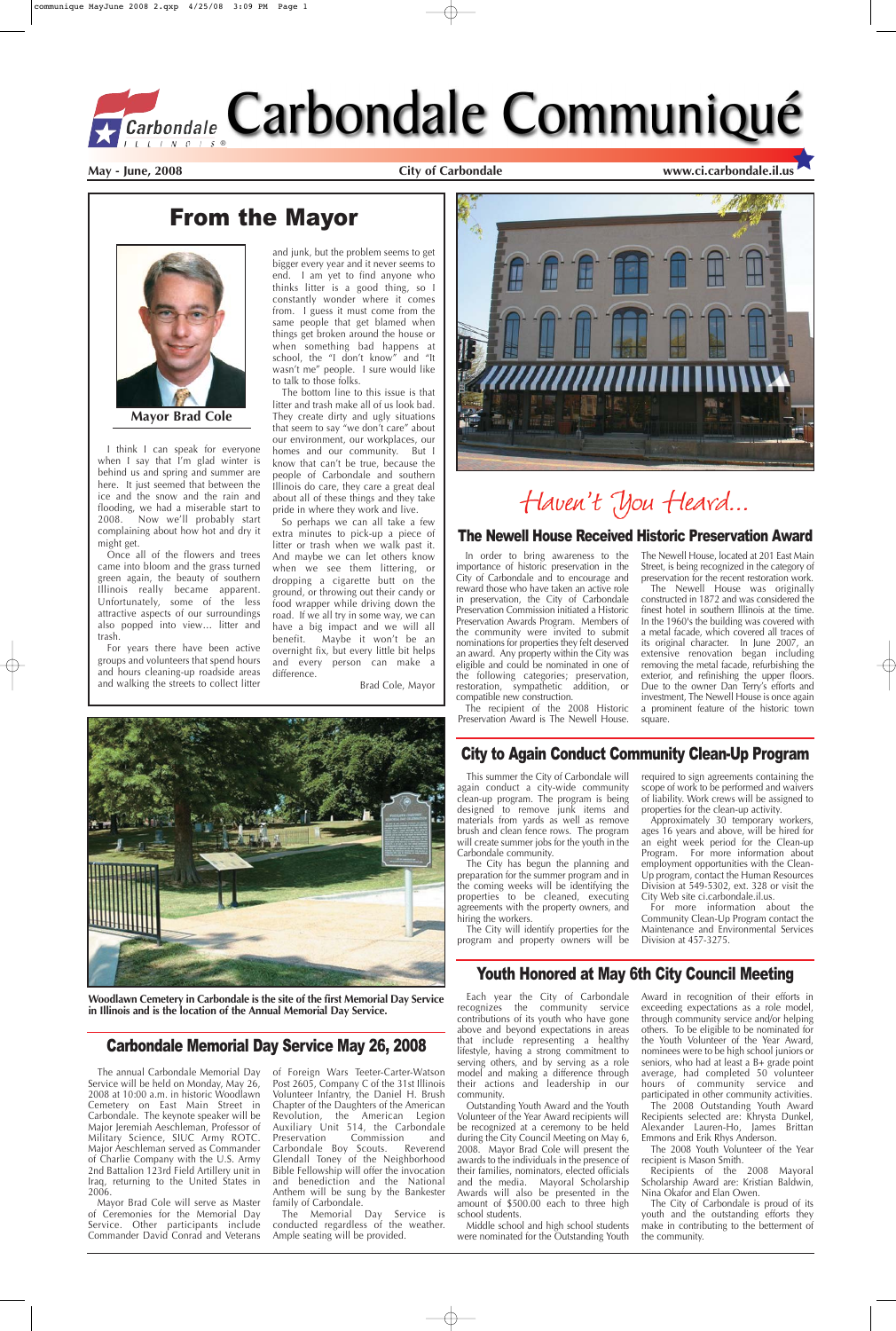### **2** Carbondale Communiqué



your event a success

Police Recognition Dinner Planned for May 19, 2008

The City of Carbondale Human Relations Commission, through its Carbondale Conversations for Community Action (CCCA) Study Circles Action

Group for Police Recognition, invites the public to join in a recognition program for Police Officers from the Carbondale Police Department and the Southern Illinois University Carbondale Department of Public Safety. The event will include a recognition program and dinner. The event will be held on Monday, May 19, 2008

at the Carbondale Civic Center located at 200 South Illinois Avenue. Doors open at 5:00 p.m. and the program will begin at 5:30 p.m. Dinner will be

catered by Great Boars of Fire.

The cost for attending the event is \$15.00 for per person, with children age 5 and under eating free. The registration deadline is May 12, 2008.

To register for the event, please send a check payable to the City of Carbondale to the attention of Faith Johnson. Mail checks to the City of Carbondale, Post Office Box 2047, 200 South Illinois Avenue, Carbondale, Illinois 62901.

For more information about this event and Study Circles, contact Lana Bardo, Study Circles Coordinator at 457-8362 or email studycircles@ci.carbondale.il.us.

# Registro de bicicletas: Beneficio para los ciclistas

Las bicicletas son un modo de transporte útil y una forma excelente de recreación y ejercicio. Carbondale está rodeada de hermosos paisajes que hacen del ciclismo, tanto en la cuidad como en sus alrededores, una experiencia placentera. Para aumentar el uso de bicicletas, algunas calles de Carbondale se han demarcado específicamente con vías para bicicletas.

Por su seguridad y la seguridad de los demás, usted debe recordar lo siguiente cuando esté manejando su bicicleta:

**Pictured are new Carbondale Police Officers Blake Quinn, Timothy McVey and Baltazar Roman with Mayor Cole. The officers were sworn in during a ceremony held at the City** officers were sworn in during a ceremony held at the City **6th Annual Carbondale 'Bike 2 Work Day' May 16, 2008**<br>Council meeting on April 15, 2008.

> • Los ciclistas tienen que obedecer las mismas leyes de tránsito que los vehículos motorizados. Esto incluye parar en las señales de parada y en los semáforos en rojo, doblar desde el carril apropiado, viajar en el mismo sentido del tráfico motorizado y tener el registro o matrícula visible.

> In addition, many communities will sponsor a Bike-to-Work Day giving metropolitan areas the opportunity to call attention to the benefits of bicycling and to increase safety awareness among

> In Carbondale, the 6th annual "Bike 2 Work Day" event will be held on May 16, 2008, with a

• Debido al gran volumen de tráfico peatonal en Carbondale, se prohíbe manejar bicicletas en las aceras, pero hay dos excepciones: niños menores de 12 años de edad que manejen bicicletas con ruedas de un tamaño menor de 24 pulgadas y en áreas en donde las aceras estén específicamente demarcadas para tráfico de bicicletas.

• Las bicicletas tienen que registrarse, ya sea en la Ciudad de Carbondale o en el Departamento de Seguridad Pública de SIUC. Con el registro se archiva una descripción completa del vehículo, junto con su número de serie, en caso de que la bicicleta sea robada. El equipo requerido incluye reflectores delanteros, laterales y traseros. Las bicicletas que se vayan a manejar durante la noche tienen que tener una luz blanca adelante.

Dr. Johnson will hold the workshop at two locations.

> El registro está disponible por \$2.00 en el Departamento de Policía de Carbondale y en la Oficina del Registrador Municipal en el Ayuntamiento de Carbondale de 8:00 a.m. a 5:00 p.m. de lunes a viernes. Los estudiantes de SIU pueden registrar sus bicicletas en SIU Parking Division en Washington Square B, de 7:30 a.m. a 4:30 p.m. No hay ningún costo para los estudiantes que presenten su carné de estudiante.

## Update on the New Police Station

The City of Carbondale has approved the selection of an architectural consulting firm, Arcturis, to design the new Public Safety Center that will be located on the former Lincoln

# will house the City of The design process will begin in

Middle School site. The facility Carbondale Police Department. May 2008 and continue through 2008.

Since 1956, the League of American Bicyclists has recognized the month of May as National Bike-to-Work Month, a national campaign to promote bicycling as a healthy and efficient transportation alternative.

# bicyclists and motorists.

gathering of bicyclists at the Town Square Pavilion for lunch and trophy presentations by Mayor Brad Cole.

• All dogs must be restrained by a leash or other physical restraint whenever the dog is off of the owner's premises. Verbal command is not recognized as a form of restraint. Dogs are not allowed to run on school property or recreation areas, such as parks, unless controlled by a physical

Trophies will be awarded to participants who travel the longest distance, and for the organization that has the most people ride to work that day. Entertainment will be provided by WDBX's Darby McGrann who will play guitar, as riders gather and chat over lunch.

Other communities in the region are also encouraged to participate in local bike to work events.

## Learn to 'Map Your Neighborhood'

Do you know who in your neighborhood has a generator? Would you know how to turn off the gas at the house next door if your neighbor was not home? Area residents have a unique opportunity to improve their emergency preparedness by attending a training session to learn how to "Map Your Neighborhood" on May 27 or May 28, 2008. The sessions will be conducted by LuAn Johnson, the designer of the program and recipient of the 2008 Award for Excellence at the National<br>Earthquake Conference. Conference. Carbondale's Housing and Neighborhood Action Group is organizing the sessions, with funding and co-sponsorship from John A. Logan College.

Interested persons can attend the workshop on either May 27 or May 28. She will conduct the workshop on Tuesday, May 27 from 6:00 p.m. - 8:30 p.m. at the Carbondale Civic Center located at 200 South Illinois Avenue, and Wednesday, May 28 from 8:30 a.m. - 11:30 a.m. in the Tarvin Crisp Room at John A. Logan College.

To RSVP or for more information, contact Mary O'Hara at (618) 713-0820 or maryohara@jalc.edu, or contact the office of Carbondale Conversations for Community Action at 549-5302 ext. 386 or studycircles@ci.carbondale. il.us.

Carbondale Conversations for Community Action is a program of the Carbondale Human Relations Commission.

## Carbondale's Newest Police Officers



The City of Carbondale has been awarded Single Family Owner-Occupied Rehabilitation (SFOOR) Program funds. These funds will be available to rehabilitate owner-occupied homes in three targeted areas of Carbondale. Pre-applications are now available and will be accepted through June 6, 2008.

Housing rehabilitation assistance up to a maximum of \$40,000 per home is available. Work can include structural, plumbing, electrical, weatherization, heating, roofing and general upgrades to meet City codes. The assistance is provided in the form of a forgivable zero percent interest loan. As long as the homeowner owns and lives in the home, the loan does not have to be repaid. If the homeowner moves or sells the home before the five or ten year period ends, a prorated amount of the original loan must be repaid.

To be eligible to participate in the program, applicants must own and live in their home which must be located in one of the program's targeted areas: Tatum Heights, Northeast Carbondale and that portion of the Northwest that is east of Little Crab Orchard Creek and south of the old Murphysboro ICRR tracks.

The applicant must also meet federal income eligibility criteria. The total household income may not exceed 80% of the median income at the time application is made. Income limits are set annually by the U.S. Department of Housing and Urban Development and are based on the number of persons in the household. Currently the income limits are 1 person- \$29,250, 2 persons-\$33,400, 3 persons- \$37,600, 4 persons-\$41,750, 5 persons-\$45,100, 6 persons-\$48,450, 7 persons-\$51,750, and 8 persons- \$55,100.

Interested persons may obtain a pre-application form from the Development Services Department at City Hall, 200 South Illinois Avenue, 2nd Floor or by phone at 618-549-5302 x. 346. Completed preapplications must be submitted to the City of Carbondale by 5:00p.m. on June 6, 2008.

For additional information, please contact Khristina Vaughn, Housing Programs Administrator, at 618- 549-5302 x 346.

## Housing Rehabilitation Pre-Application Deadline June 6, 2008

## Carbondale Animal Control and Licensing Information

If you own a pet or are planning to own one, we encourage you to be a "good pet neighbor". In Carbondale rules and regulations have been established to promote the public health, safety, and general welfare of the citizens of the City and to ensure the humane treatment of animals by regulating the care and control of animals within the City.

• All dogs and cats must be vaccinated against rabies. Cats must be neutered before they may be allowed to run at large.

restraint. Dogs are prohibited from cemetery grounds.

• All dogs four (4) months old and older must be

licensed. The annual fee is \$7 for dogs that have not been neutered and \$1 for neutered animals. Licenses may be obtained from the Carbondale Police Department located at 610 East College Street. The license application form is also available on the City Website at ci.carbondale.us. The completed form with the required fee can be mailed to the Carbondale Police Department at the above address.

Special rules have been established regarding some types of exotic pets, such as reptiles and primates, and the number of animals allowed per household. For more information about licensing and other rules and regulations, contact the Animal Control Officer at 457-3200 ext. 424.

If you have concern about animals in your neighborhood, we recommend you contact your neighbor to discuss the matter. If you require additional assistance with the problem, contact the Animal Control Officer. If your animal is lost, contact the Animal Control Officer or the Humane Shelter.

### We Listen... Everything So we'll know what combination • 7500 Square Feet of resources will make

Complete audio visual needs

Simply

- Rooms for 2 to 600
- Modern catering kitchen
- Portable bars
- Upright Baldwin piano
- Portable and fixed **Stage**



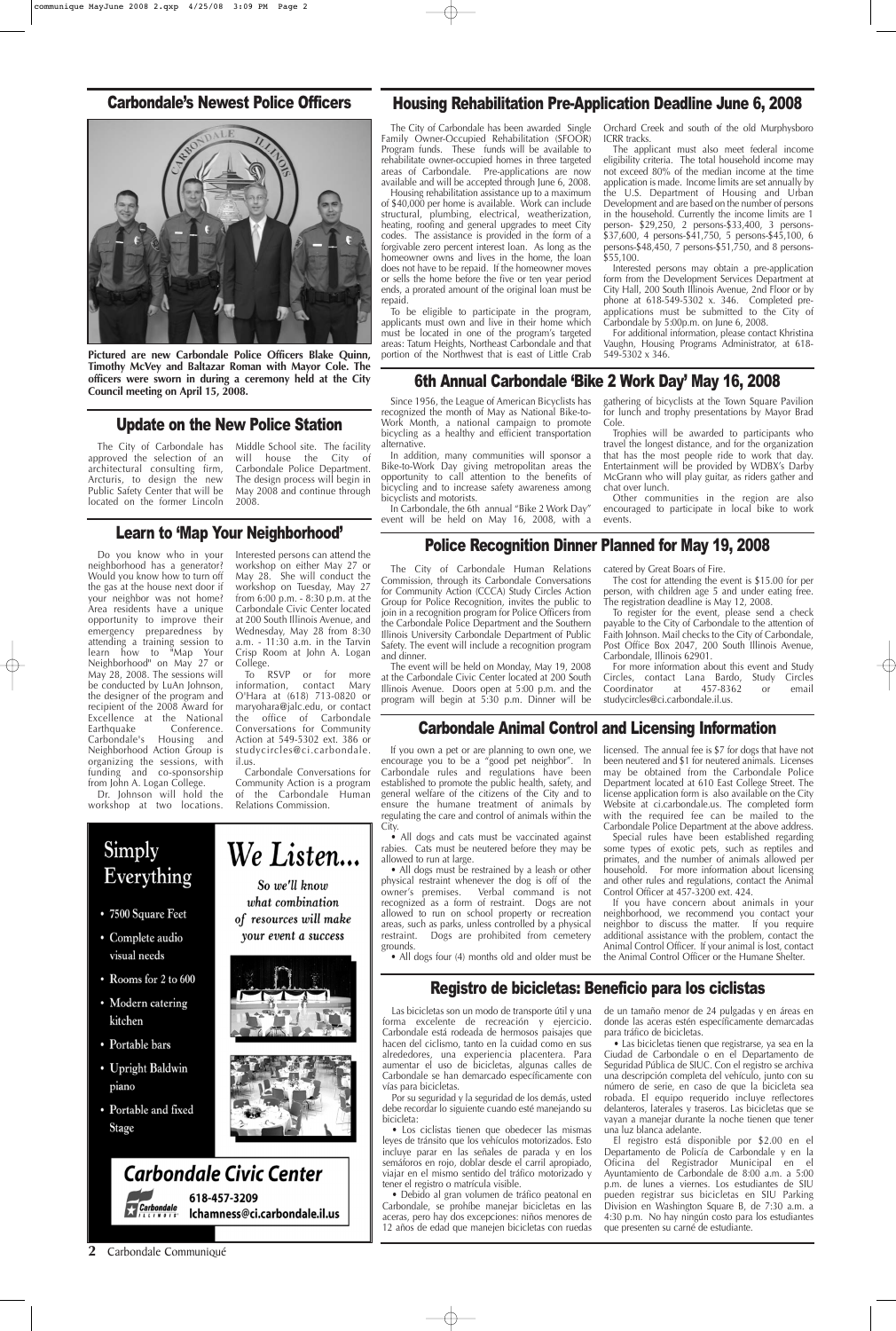# City Refuse and Recycling Rates Increase July 1, 2008

Effective with bills received after July 1, 2008, the City's Residential Curbside Refuse Pick-up monthly rates will increase from \$7.25 to \$8.00. In addition, the Recycling Fee that is included on all Carbondale monthly water bills will increase

from \$1.25 to \$1.50.

The refuse and recycling rate increases are necessary to provide ongoing services due to increasing operating costs and the need for new capital equipment.

A written examination and physical fitness assessment for the position of Fire Fighter will be given in the Civic Center, 200 S. Illinois, Carbondale, at 8:00 a.m. on Monday, July 21, 2008. Candidates receiving a passing grade on the written exam will be eligible to take the physical fitness assessment at 2:00 p.m. that afternoon. To be eligible to take the written exam, an application must be

on file in the City Clerk's Office by 5:00 p.m. on Thursday, July 3rd. The application, pre-employment agreement and information on the testing process are available at the City Clerk's Office in City Hall or may be downloaded from the City of Carbondale's website at www.ci.carbondale.il.us. **The City of Carbondale is an Equal**

**Opportunity Employer**

Bicycle enthusiasts in Carbondale and surrounding areas have a resource to take advantage of when planning their recreational bicycling or for utilizing as a means of safe transportation by bicycle through the City. The Carbondale Bikeway Map identifies Carbondale's on-street and offstreet bikeways. The Bikeway Map also includes the Illinois

Official Bicycle Map for Jackson County and the Surrounding Area, and Bicycle Rules and Safety Tips. The maps are available at Carbondale Bicycle Shops, the Carbondale Chamber of Commerce, the Carbondale Convention and Tourism Bureau, the Carbondale Police Department , and the information booth located in the Carbondale City Hall/Civic Center.

## Carbondale Bicycle Maps Available

## Ordinance Requires Maintenance of Tall Grass and Weeds

The City of Carbondale Code declares grass and weeds over eight (8) inches in height to be a nuisance and requires their removal. The provision of the City Code pertaining to mowing grasses and weeds over eight inches in height does not apply to land zoned as "Forestry" or "Agriculture" which is used for agricultural purposes as long as a 20-foot perimeter adjacent to any right-of-way and/or residentially zoned property is mowed and maintained so as not to exceed the eight inch height. Owners and tenants are reminded that they are also required to keep adjoining public right-of-way mowed to the back of the curb, the edge of the street pavement and the alley.

Most property owners and tenants comply with the City of Carbondale's standards for the maintenance of tall grass and weeds. However, some property owners/tenants do not mow their property until the City posts the property in violation of the tall grass and weed ordinance. Therefore, upon finding the same property in violation more than once during the same growth season, a Court Citation will be issued to all owners and occupants of the property at the time of the second posting and for each subsequent posting that may be necessary during the balance of the growth season.

If the tall grass and weeds have not been mowed within seven days after the posting, the City's mowing contractor will mow the property and the property owner will be billed for the mowing by the City.

For more information about this ordinance contact the Building and Neighborhood Services Division at 457-3237. To see if a property has been posted you may visit the City of Carbondale Web site ci.carbondale.il.us. A weed posting report can be viewed under the Government section.

# Residential Spring Clean-Up Program Continues During May

The City of Carbondale began the annual residential Spring Clean-Up Program on April 25, 2008. This program serves single family dwellings up to and including 4-unit buildings. The Clean-Up Program will address household items and general rubbish generated from the dwelling being served. Only household rubbish will be collected. Household lumber must be cut to five feet or less.

The following Items will not be collected as a part of this program: tires, yard waste, appliances and contractor's remodeling or construction debris. These items will only be collected through the Landscape Waste Sticker Program.

Items will be collected from the curbside on Fridays, based on your regular refuse collection day (subsequent Saturdays may be used if necessary).

#### • **Wednesday's City Refuse Collection Route (ZONE#3)**

#### **Friday May 9th and Friday May 16th**

All residences south of West Sycamore Street, north of West Main Street and west of the CNRR tracks; and all residences south of West Main Street, west of the CNRR tracks and east of South Oakland Avenue. (This includes the residences on the north side of West Sycamore Street from North University Avenue to West Main Street; and the residences on the west side of South Oakland Avenue from West Main Street to Chautauqua Street).

#### • **Thursday's City Refuse Collection Route (ZONE #4)**

#### **Friday, May 23rd**

All residences north of West Sycamore Street and west of the CNRR tracks (except the residences on the north side of West Sycamore Street from North University Avenue to West Main Street); and all residences west of Little Crab Orchard Creek.

Please place your household rubbish at the curbside NO EARLIER THAN FIVE (5) DAYS prior to your zone's collection day and NO LATER THAN 8 AM on the collection day. Do not block sidewalks, streets, ditches or drainage ways. Placing and or allowing items to remain at the curbside outside of these times is a violation of City Code and may subject you to a citation. If you have any questions, please contact the office of the Maintenance and Environmental Services Manager at 457-3275.



Carbondale Named Tree City USA Community

sponsored by the National Arbor Day Foundation in cooperation with the National Association of State

Foresters and the USDA Forest Service.

Carbondale has been named Tree City USA by the National Arbor Day Foundation to honor its commitment to community forestry. It is the 27th consecutive year Carbondale has received this national recognition. The Tree City USA program is of growth and renewal with a program of planting and care that continues through the years. "As a Tree City USA for 27 years, Carbondale has a solid foundation for that process of improvement. Much of the credit for Carbondale's successful forestry

Carbondale has met the four standards to become a Tree City USA community: a tree board or department, a tree care ordinance, a comprehensive community forestry program, and an Arbor Day

observance.

City Manager Jeff Doherty stated that an effective community forestry program is an ongoing process

program goes to City Forester, Greg Kline." "Trees in our cities and towns help clean air, conserve soil and water, moderate temperature and bring nature into our daily lives," said John Rosenow, president of the National Arbor Day Foundation. "Tree City USA designation recognizes the work of elected officials, staff and citizens who plant and care for the community forest."

For more information about this designation you may contact Greg Kline, City Forester at 457-3332.

**In April, The Train Inn located at 406 E. Stoker Street in Carbondale was designated as a Landmark District on the Carbondale Register of Historic Places.** 

### Emergency Preparedness Edition Available

If you did not see the recent Special Edition of the Carbondale Communique dedicated to Emergency Preparedness or

would like to obtain additional copies, please contact the City Manager's Office at 457-3226 or email jporter@ci.carbondale.il.us.



# City Web Site Offers On-Line Bill Payment Options

When you visit the City of Carbondale's Web site you will notice we have made it easy for you to navigate your way through City government. The City's Web site provides information at your fingertips about Carbondale and Southern Illinois, with expanded links to the City's resources as well as to the region. In addition, City of Carbondale water and sewer bills can be paid on-line.

The City of Carbondale has partnered with the Office of the Illinois State Treasurer to offer services within E-Pay. The E-Pay program was launched under a state master services agreement that is available for

local units of government in Illinois. E-Pay allows a user to make payments through the Internet with MasterCard, American Express and Discover credit card brands. The service, which other cities including Champaign and Bloomington use, can be accessed through the City of Carbondale's Web site. Payments are being accepted now via the City of Carbondale's Web site at ci.carbondale.il.us. There is a link for On-Line Bill Payments with instruction to the user, or questions may be answered by calling a Customer Service Representative in the City of Carbondale Water Services Office at 549-5302.

> **Water flowed over the Cedar Lake Spillway following the heavy rains in March. The water level of Cedar Lake was approximately five feet above its normal pool stage.**

### Firefighter Exam July 21, 2008

# Eurma C. Hayes Child Care Center

If you live or work in Carbondale... Consider the Eurma C. Hayes Child Care Center when you are looking for quality child care.

# NOW ENROLLING

Head Start Collaboration Site • State Licensed/Municipally Owned & Operated Open Year Round - 7:30 a.m. to 5:30 p.m weekdays. Serving infants six weeks to children 12 years of age. For more information or to enroll a child call 457-3302 or visit 441 East Willow Street, Carbondale, Illinois.

### "An Educational & Nurturing Environment"

Carbondale Communiqué **3**

# Haven't You Heard...